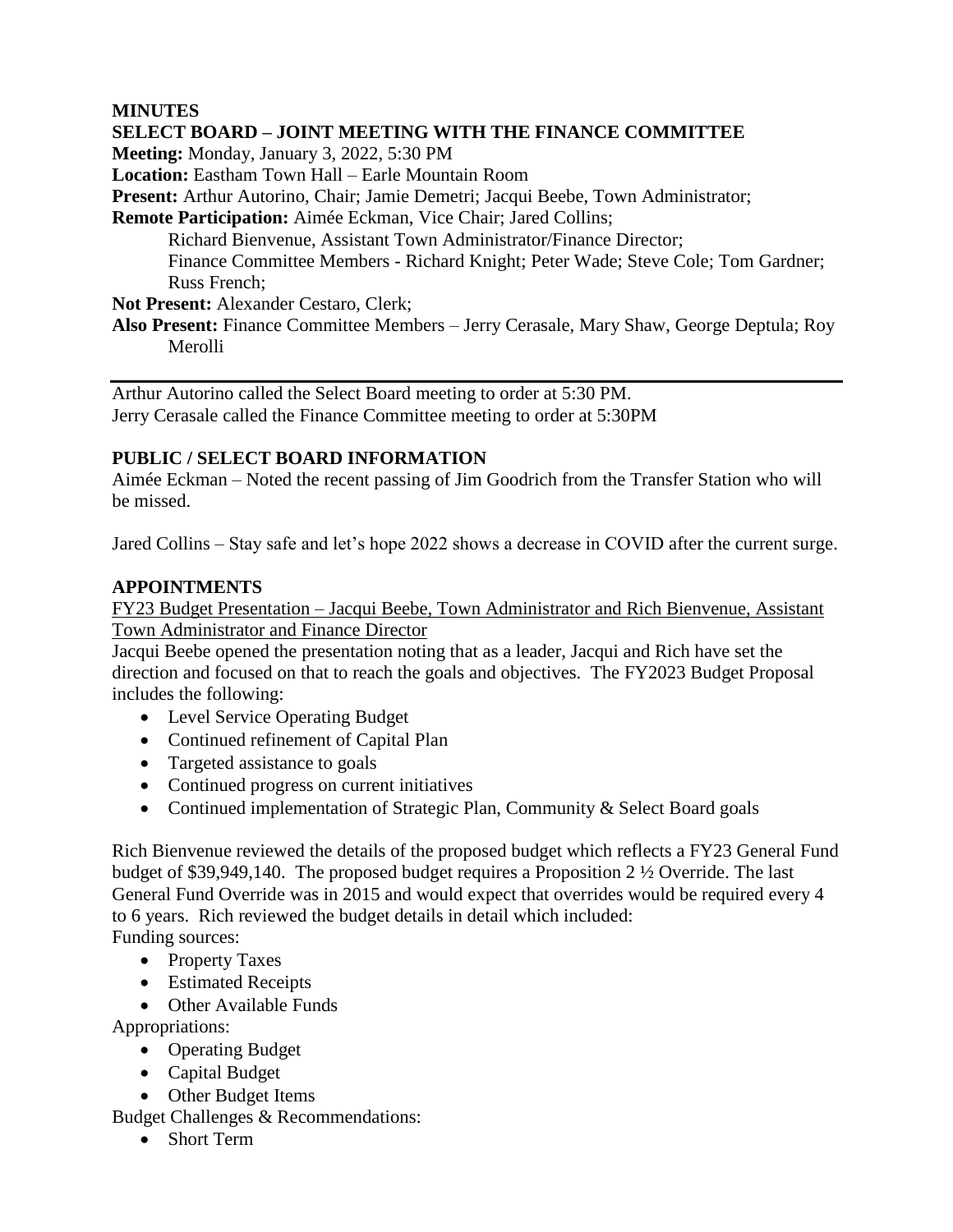- Long Term
- Response

The Board and Committee discussed the presentation in further detail with the presenters. The full presentation can be viewed and heard on the Town website at [www.eastham-ma.gov.](http://www.eastham-ma.gov/)

Steve Cole made a motion to adjourn the Finance Committee Meeting at 6:50 PM Mary Shaw seconded the motion

**ROLL CALL VOTE: Richard Knight, Yes; Peter Wade, Yes; Steve Cole, Yes; Tom Gardner, Yes; Russ French, Yes; Jerry Cerasale, Yes; Mary Shaw, Yes; George Deptula, Yes; Roy Merolli, Yes**

### **LICENSING**

Common Victualler Licenses:

1. Cumberland Farms #6731, 4460 State Highway

Jamie Demetri made a motion to approve the Common Victualler Licenses for Cumberland Farms

Jared Collins seconded the motion

## **ROLL CALL VOTE: Arthur Autorino, Yes; Aimée Eckman, Yes; Jamie Demetri, Yes; Jared Collins, Yes**

Renewal of Used Auto Dealership License:

1. Connors Car Care, Inc., 140 Holmes Road Jamie Demetri made a motion to approve the Used Auto Dealership License for Connors Car

Care

Aimée Eckman seconded the motion

### **ROLL CALL VOTE: Arthur Autorino, Yes; Aimée Eckman, Yes; Jamie Demetri, Yes; Jared Collins, Yes**

# **ADMINISTRATIVE MATTERS**

Committee Resignation – Council on Aging Board of Directors – Lucile Cashin Jamie Demetri made a motion to accept the resignation of Lucile Cashin with a Thank You from the Board

Aimée Eckman seconded the motion

**ROLL CALL VOTE: Arthur Autorino, Yes; Aimée Eckman, Yes; Jamie Demetri, Yes; Jared Collins, Yes**

### **MINUTES**

1. December 20, 2021 Regular Session

Aimée Eckman made a motion to approve the minutes of December 20, 2021 Jared Collins seconded the motion

**ROLL CALL VOTE: Arthur Autorino, Yes; Aimée Eckman, Yes; Jamie Demetri, Yes; Jared Collins, Yes**

# **TOWN ADMINISTRATOR'S REPORT**

Jacqui Beebe reviewed highlights in her report in further detail with the Select Board and noted a few additional items: